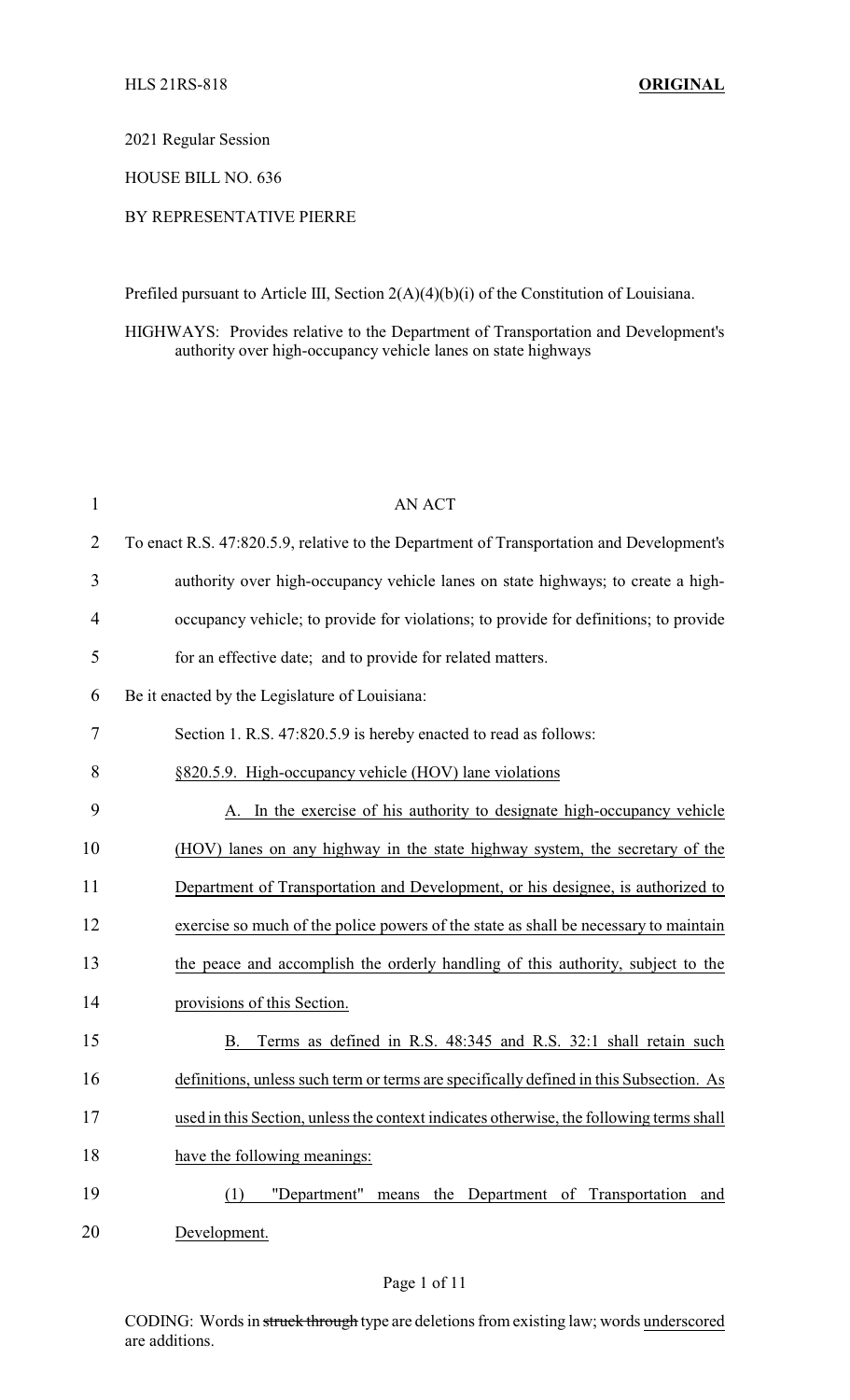| $\mathbf{1}$   | "Electronic mail" means a message, file, or other information that is<br>(2)           |  |  |
|----------------|----------------------------------------------------------------------------------------|--|--|
| $\overline{2}$ | transmitted through a local, regional, or global computer network.                     |  |  |
| 3              | (3) "Electronic mail address" means a destination, commonly expressed as               |  |  |
| 4              | a string of characters, to which electronic mail may be sent or delivered.             |  |  |
| 5              | (4) "HOV monitoring system" means equipment installed for use with a                   |  |  |
| 6              | designated HOV lane to automatically produce records for use in enforcing the          |  |  |
| 7              | provisions of this Section, such as video recordings, photographs, or other electronic |  |  |
| 8              | data sufficient to establish the existence of an HOV violation and identifying         |  |  |
| 9              | information for the motor vehicle involved.                                            |  |  |
| 10             | "Registered owner" means a person in whose name a motor vehicle is<br>(5)              |  |  |
| 11             | registered under the law of a jurisdiction, including a person issued a dealer or      |  |  |
| 12             | transporter registration plate or a lessor of motor vehicles for public lease.         |  |  |
| 13             | (6) "Qualified HOV" means an HOV motorcycle that meets all requirements                |  |  |
| 14             | for use of a designated HOV lane.                                                      |  |  |
| 15             | "HOV violation" means use of an HOV lane in a manner not authorized                    |  |  |
| 16             | by this Section or any regulation promulgated pursuant to this Section.                |  |  |
| 17             | C. Any travel lane designated as an HOV lane shall be for the exclusive use            |  |  |
| 18             | of qualified HOVs.                                                                     |  |  |
| 19             | D. The department may establish permitting requirements for motor vehicles             |  |  |
| 20             | on one or more designated HOV lanes, including registration of the HOV with the        |  |  |
| 21             | department, prior to using an HOV lane. Notwithstanding any other provision of this    |  |  |
| 22             | Section to the contrary, use of an HOV lane by a motor vehicle that has not fulfilled  |  |  |
| 23             | permitting requirements established by the department shall constitute an HOV          |  |  |
| 24             | violation.                                                                             |  |  |
| 25             | E. Where a record generated by an HOV monitoring system shows an HOV                   |  |  |
| 26             | violation by a motor vehicle, the vehicle's registered owner shall be liable to make   |  |  |
| 27             | prompt payment to the department of the proper penalty and, except as provided in      |  |  |
| 28             | this Section, an administrative fee to recover the cost of collecting the penalty.     |  |  |
| 29             | Administrative fees shall not be assessed against the registered owner of a motor      |  |  |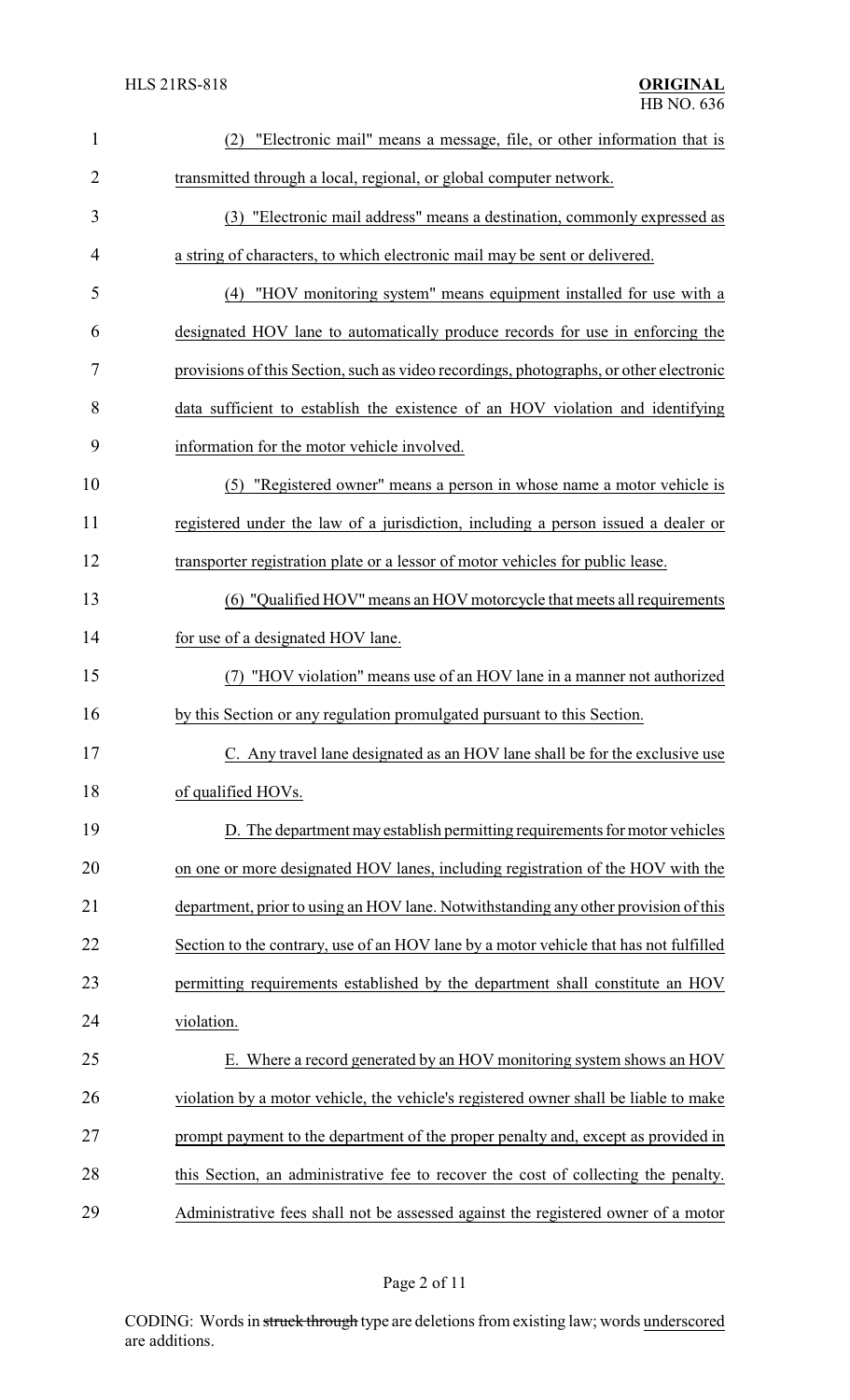| $\mathbf{1}$   | vehicle that has fulfilled permitting requirements established by the department for   |
|----------------|----------------------------------------------------------------------------------------|
| $\overline{2}$ | use of the HOV lane.                                                                   |
| 3              | F. The penalty for an HOV violation shall be a fine of not more than one               |
| 4              | hundred dollars.                                                                       |
| 5              | The registered owner is responsible for payment of penalties,<br>G.                    |
| 6              | administrative fees, and late charges assessed in accordance with this Section, and    |
| 7              | it is not a defense to liability that a registered owner was not operating the motor   |
| 8              | vehicle at the time of the failure to pay. The ownership status of the motor vehicle   |
| 9              | is prima facie evidence of liability. However, if a report that the motor vehicle was  |
| 10             | stolen is given to a law enforcement officer or agency before the HOV violation        |
| 11             | occurs or within forty-eight hours after the registered owner becomes aware of the     |
| 12             | theft, the registered owner shall not be liable under this Section.                    |
| 13             | The following procedures shall apply to the collection of penalties,<br>Н.             |
| 14             | administrative fees, and late charges assessed pursuant to this Section:               |
| 15             | (1) The Department shall send notice of an HOV violation by first-class mail           |
| 16             | to the registered owner of the motor vehicle at the address shown on the records of    |
| 17             | the Department of Public Safety and Corrections, office of motor vehicles, or such     |
| 18             | other address as may be provided by the owner or determined through other reliable     |
| 19             | The department may aggregate multiple HOV violations in one HOV<br>means.              |
| 20             | violation notice. A manual or automatic record of the mailing prepared in the          |
| 21             | ordinary course of business of the department is prima facie evidence of the mailing   |
| 22             | of the notice.                                                                         |
| 23             | The HOV violation notice shall include the name and address of the<br>(2)              |
| 24             | person alleged to be liable as a registered owner for the HOV violation, the amount    |
| 25             | of the penalty to be paid, identifying information for the motor vehicle involved, the |
| 26             | date and the approximate time of the HOV violation, the administrative fees due, an    |
| 27             | electronic mail address and physical or post office box mailing address to which an    |
| 28             | appeal may be sent, and such other information as the department may deem              |
| 29             | appropriate.                                                                           |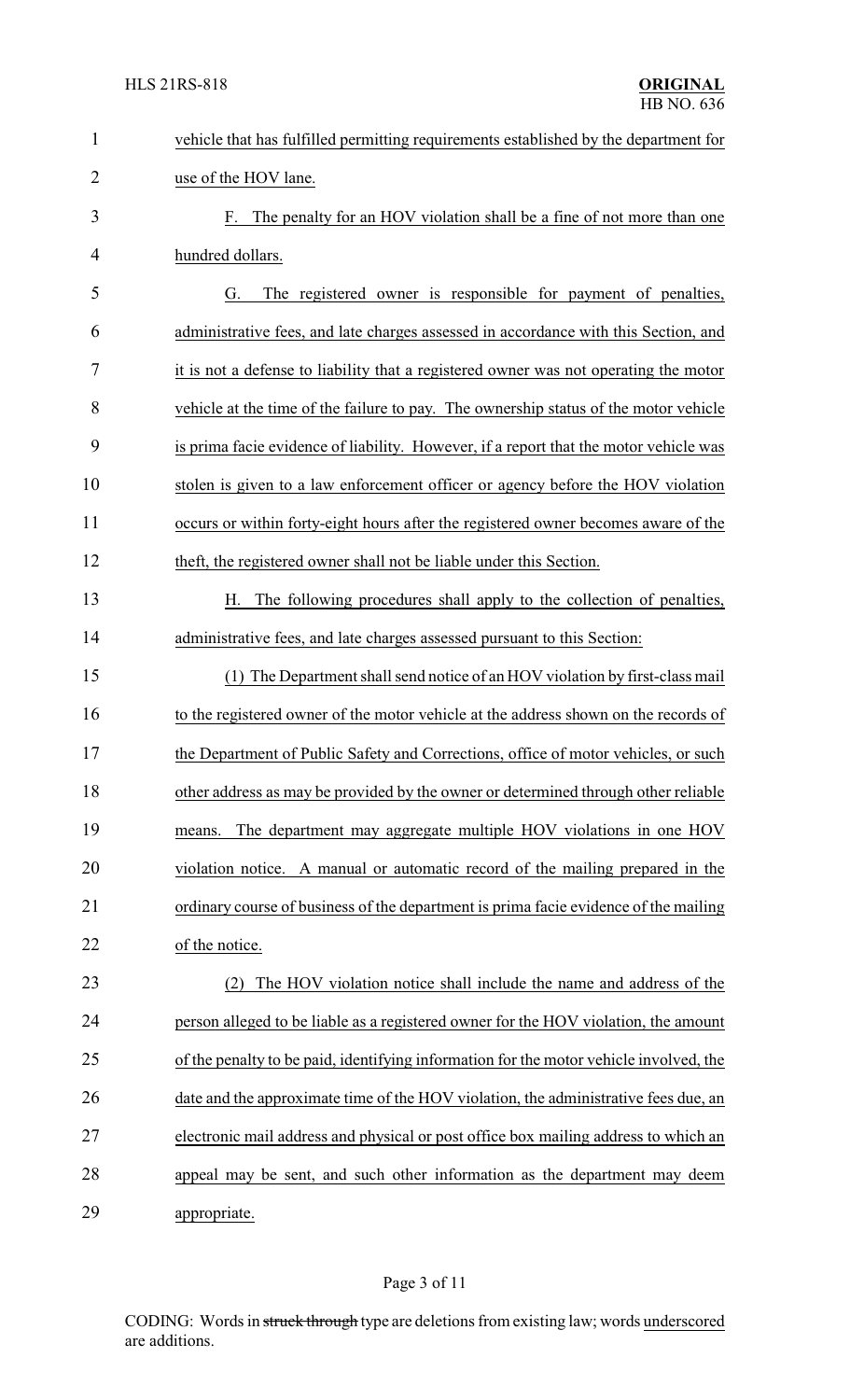| $\mathbf{1}$   | The violation notice shall also include a warning that the registered<br>(3)           |
|----------------|----------------------------------------------------------------------------------------|
| $\overline{2}$ | owner must pay the penalty and administrative fees stated in the notice or the         |
| 3              | registered owner must appeal the HOV violation by making a request for a hearing       |
| 4              | to the department within thirty days after issuance and describe the means and         |
| 5              | content of the response for payment or appeal. The HOV violation notice shall also     |
| 6              | include a statement notifying the registered owner that he may waive his right to a    |
| 7              | hearing by notifying the department that he is waiving this right and appealing the    |
| 8              | HOV violation by request for a written disposition. The failure of the registered      |
| 9              | owner to appeal the violation in one of the manners provided and within the delays     |
| 10             | allowed shall be deemed to be an admission of liability and a waiver of available      |
| 11             | defenses.                                                                              |
| 12             | Within thirty calendar days after the date of the issuance of the HOV<br>(4)           |
| 13             | violation notice, the registered owner to whom the HOV violation notice is issued      |
| 14             | must either pay the penalties and administrative fees or appeal the HOV violation      |
| 15             | as provided by this Section.                                                           |
| 16             | The registered owner may, without waiving judicial review, appeal an<br>(5)            |
| 17             | HOV violation by notifying the department in writing, by either regular mail or        |
| 18             | electronic mail, that the right to a hearing is being waived and requesting a review   |
| 19             | and written disposition of the HOV violation from a department violation clerk by      |
| 20             | regular mail or electronic mail. This appeal shall contain a signed statement from     |
| 21             | the registered owner explaining the basis for the appeal. The signed statement shall   |
| 22             | be accompanied by signed statements from witnesses, police officers, government        |
| 23             | officials, or other relevant parties or photographs, diagrams, maps, or other relevant |
| 24             | documents submitted by the registered owner. Statements or materials sent to a         |
| 25             | violation clerk for review shall have attached to them the name, address, and          |
| 26             | electronic mail address of the registered owner as well as the number of the HOV       |
| 27             | violation notice and the date of the HOV violation. All information submitted by the   |
| 28             | registered owner becomes part of the violation record. The violation clerk shall,      |
| 29             | within sixty days of receipt of such material, review the material and dismiss or      |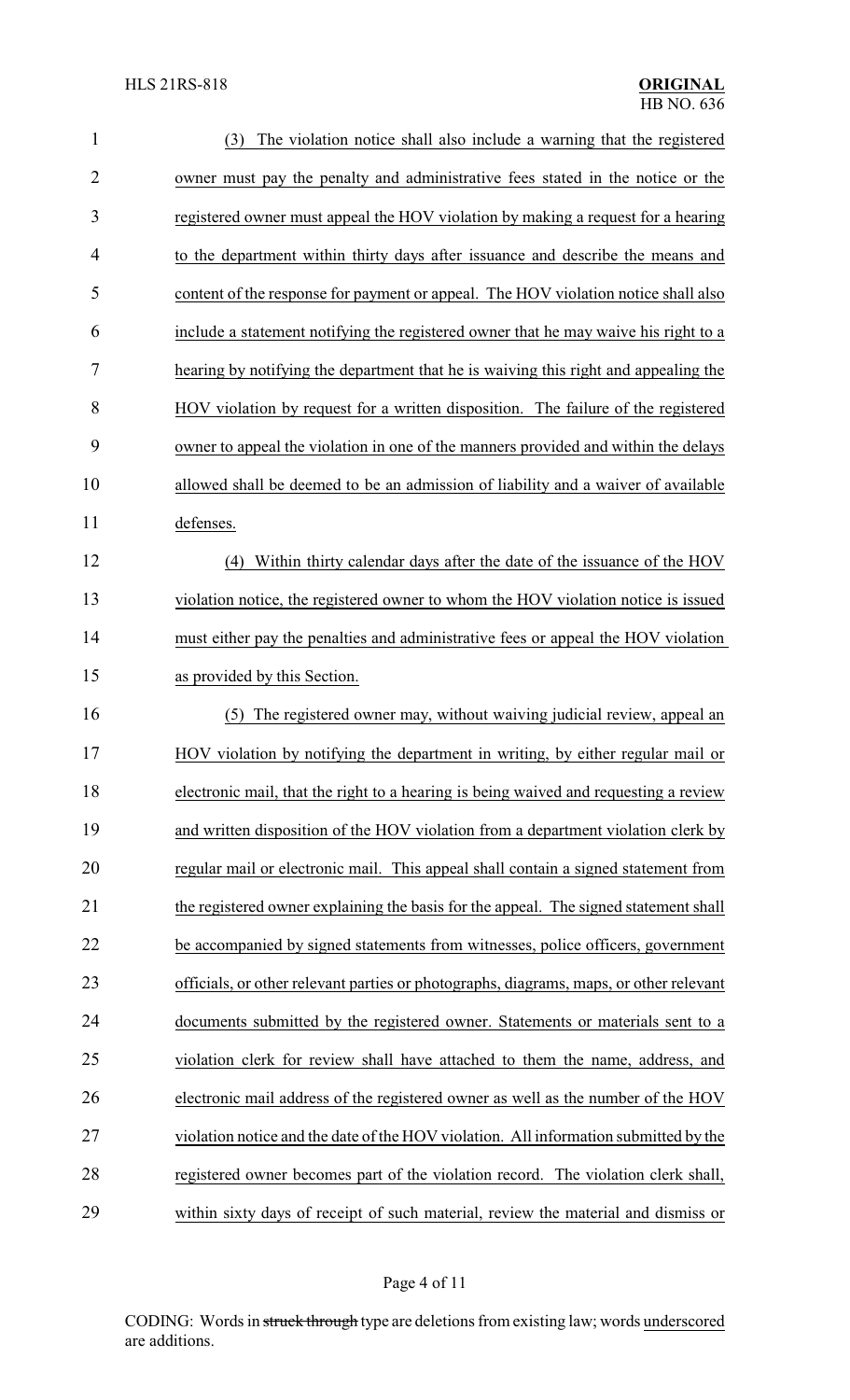| $\mathbf{1}$   | uphold the HOV violation and notify the registered owner of the disposition of the        |
|----------------|-------------------------------------------------------------------------------------------|
| $\overline{2}$ | HOV violation in writing by mail or electronic mail. If the appeal by request for         |
| 3              | written disposition is denied, the violation clerk shall explain the reasons for the      |
| 4              | determination.<br>The violation clerk shall have the authority to waive the               |
| 5              | administrative fee, in whole or in part, for good cause shown.                            |
| 6              | (6) A registered owner that is issued an HOV violation notice may make a                  |
| 7              | written statement for an appeal hearing before an agent designated by the                 |
| 8              | department. The violation clerk shall, within thirty days of receipt of a request for     |
| 9              | an appeal, notify the registered owner in writing by first-class mail of the date, time,  |
| 10             | and place of the hearing. The hearing shall be informal, the rules of evidence shall      |
| 11             | not apply, the Administrative Procedure Act shall not apply, and the decision of the      |
| 12             | agent shall be final, subject to judicial review. The parties to the appeal hearing shall |
| 13             | be notified in person or by regular mail or electronic mail of the decision following     |
| 14             | the hearing. Each written appeal decision shall contain a statement of reasons for the    |
| 15             | decision, including a determination of each issue of fact necessary to the decision.      |
| 16             | Failure to appear at the date, time, and place specified on the hearing notice shall      |
| 17             | automatically result in denial of the appeal.                                             |
| 18             | Electronic mail sent by the registered owner to the address provided in                   |
| 19             | the HOV violation notice shall be presumptive evidence of receipt by the                  |
| 20             | department. Electronic mail sent by the department to the address provided by the         |
| 21             | registered owner shall be presumptive evidence of receipt by the registered owner.        |
| 22             | I.(1) Failure to comply with the requirements of this Section shall result in             |
| 23             | the following late charges or sanction, or both, against the registered owner:            |
| 24             | The department may assess the following penalties for late payment, for<br>(a)            |
| 25             | failure to pay, or for otherwise failing to respond against the registered owner:         |
| 26             | (i) A registered owner who fails to respond to an HOV violation notice as                 |
| 27             | provided by this Section within thirty calendar days after the date of the issuance of    |
| 28             | the HOV violation notice may incur a late charge. A registered owner who fails to         |
| 29             | respond to an HOV violation notice within sixty calendar days after the date of           |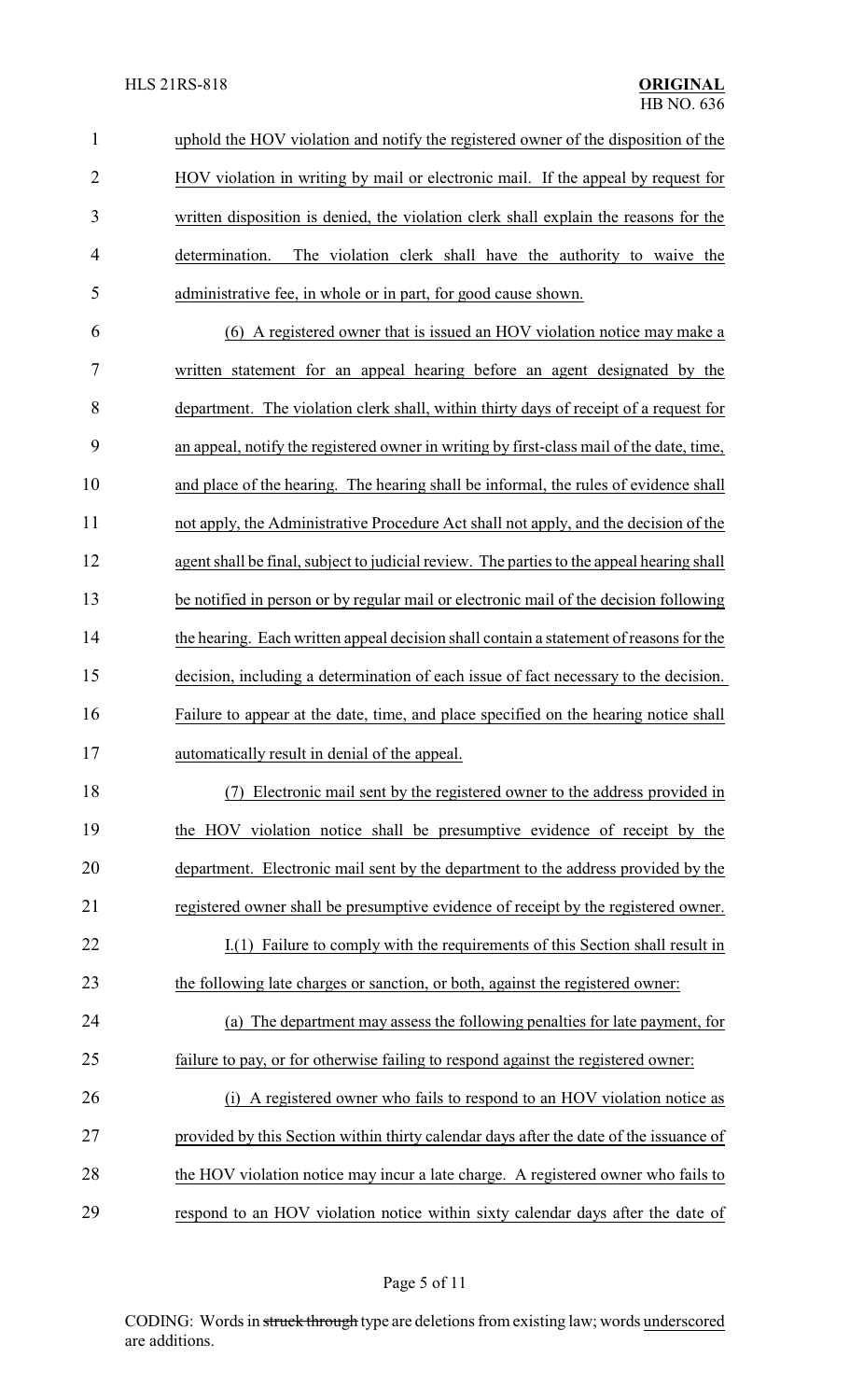| $\mathbf{1}$   | issuance of the violation notice shall be prohibited from renewing his driver's license  |
|----------------|------------------------------------------------------------------------------------------|
| $\overline{2}$ | or the registration of the vehicle until all matters regarding the alleged HOV           |
| 3              | violation are disposed of in accordance with law. The violation clerk shall notify the   |
| 4              | registered owner by the first-class mail of this delinquency and consequences of the     |
| 5              | delinquency.                                                                             |
| 6              | (ii) A registered owner who fails to respond to an HOV violation notice as               |
| 7              | provided by this Section within sixty calendar days after the date of the issuance of    |
| 8              | the violation notice shall be prohibited from renewing his driver's license.<br>The      |
| 9              | violation clerk shall notify the office of motor vehicles of this delinquency. Upon      |
| 10             | notice from a violation clerk, the office of motor vehicles shall place the matter on    |
| 11             | record and shall not renew the driver's license of the registered owner or the           |
| 12             | registration of the vehicle until after notice from the violation clerk that the matters |
| 13             | have been disposed of in accordance with law.                                            |
| 14             | (b) After notice to the office of motor vehicles provided in Item $(a)(ii)$ of this      |
| 15             | Paragraph, the department shall not be required to send notices of delinquency to        |
| 16             | registered owners with ten or more HOV violations. However, the penalties and            |
| 17             | administrative fees of such registered owner shall continue to accumulate.               |
| 18             | (2) The department may pursue such civil action as it deems appropriate to               |
| 19             | collect the penalties and the administrative fees assessed in the HOV violation notice   |
| 20             | as well as such subsequent late charges assessed in accordance with this Section.        |
| 21             | $(J)(1)$ A video recording, photograph, or other electronic data produced by             |
| 22             | an HOV monitoring system shall be admissible in a proceeding to collect a penalty,       |
| 23             | administrative fee, or other charge of the department of an HOV violation.               |
| 24             | (2) An original or facsimile of a certificate, sworn to or affirmed by an agent          |
| 25             | of the department that states that an HOV violation has occurred and states that it is   |
| 26             | based upon a personal inspection of a video recording, photograph, or other              |
| 27             | electronic data produced by an HOV monitoring system, as defined in this Section,        |
| 28             | is prima facie evidence of the facts contained in the certificate.                       |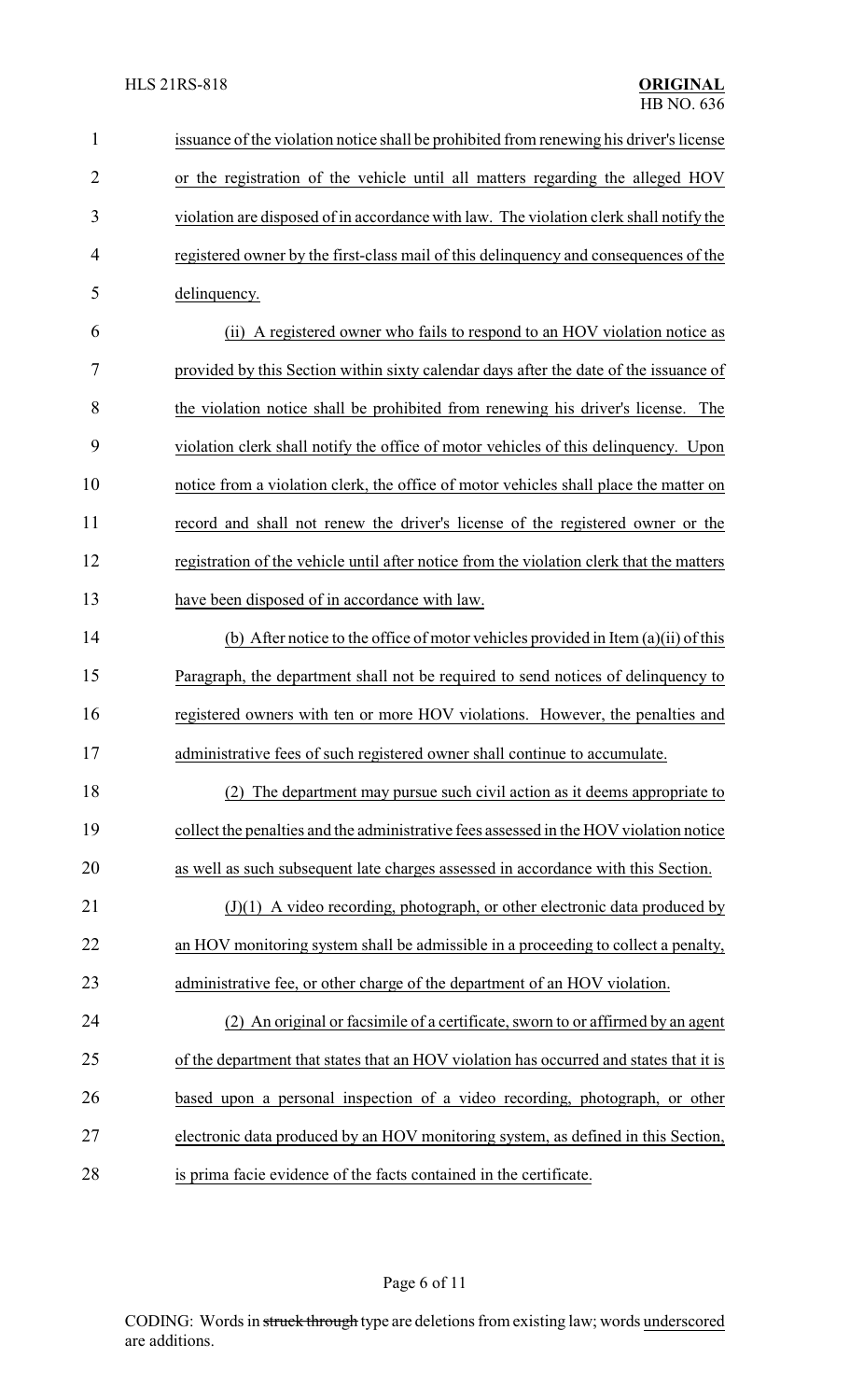| $\mathbf{1}$   | (3) Notwithstanding any other provision of law to the contrary, a video                 |
|----------------|-----------------------------------------------------------------------------------------|
| $\overline{2}$ | recording, photograph, or other electronic data prepared for enforcement of HOV         |
| 3              | lane requirements is for the exclusive use of the department in the discharge of its    |
| 4              | duties under this Section.                                                              |
| 5              | K. The department shall from time to time designate one or more violation               |
| 6              | clerks and agents to perform the functions specified in this Section at the discretion  |
| 7              | of the department and for such time period as shall be necessary. The department        |
| 8              | shall supervise and coordinate the processing of an HOV violation notice in             |
| 9              | accordance with this Section. The department may hire or designate such personnel       |
| 10             | and organize such sections as the department may deem necessary, or contract for        |
| 11             | such services, in order to carry out the provisions of this Section. Hearing agents and |
| 12             | violation clerks shall have the authority to waive penalties, administrative fees, and  |
| 13             | late fees, in whole or in part, in accordance with standards established by the         |
| 14             | department.                                                                             |
| 15             | The provisions of this Section are intended to supplement the laws<br>L.                |
| 16             | governing motor vehicles and traffic regulation appearing in Title 32 of the            |
| 17             | Louisiana Revised Statues of 1950, and nothing contained in this Section shall be       |
| 18             | construed as precluding any police officer from enforcing these laws within a           |
| 19             | designated HOV lane. If a police officer issues a citation to the operator of a motor   |
| 20             | vehicle for a violation occurring within an HOV lane, the department shall not          |
| 21             | implement any enforcement action pursuant to this Section.                              |
| 22             | Section 2. This Act shall become effective upon signature by the governor               |
| 23             | or, if not signed by the governor, upon expiration of the time for bills to become law  |
| 24             | without signature by the governor, as provided in Article III, Section 18 of the        |
| 25             | Constitution of Louisiana. If vetoed by the governor and subsequently approved by       |
| 26             | the legislature, this Act shall become effective on the day following such approval.    |

Page 7 of 11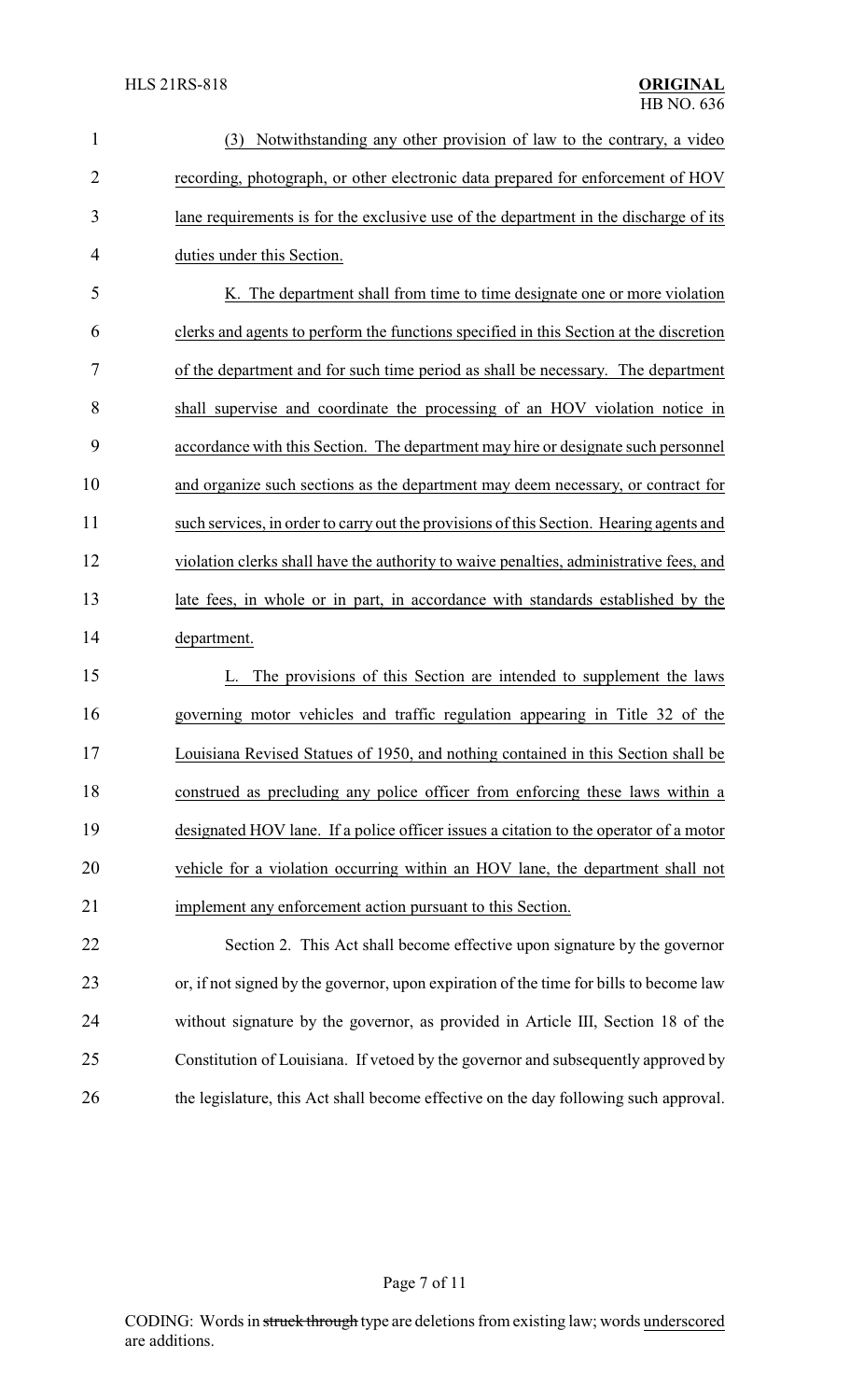### DIGEST

The digest printed below was prepared by House Legislative Services. It constitutes no part of the legislative instrument. The keyword, one-liner, abstract, and digest do not constitute part of the law or proof or indicia of legislative intent. [R.S. 1:13(B) and 24:177(E)]

| HB 636 Original | 2021 Regular Session | Pierre |
|-----------------|----------------------|--------|
|                 |                      |        |

**Abstract:** Vests power in the Department of Transportation and Development's over highoccupancy vehicle lanes on state highways, provides for violations, and provides for definitions.

Proposed law authorizes the secretary of the Dept. of Transportation and Development (DOTD), or his designee, in the exercise of his authority, to designate high-occupancy vehicle (HOV) lanes on any highway in the state highway system to exercise so police powers of the state as necessary to maintain the peace and accomplish the orderly handling of this authority, subject to the provisions of proposed law.

## Proposed law provides for definitions.

Proposed law requires any travel lane designated as an HOV lane be for the exclusive use of qualified HOVs.

Proposed law authorizes the DOTD to establish permitting requirements for motor vehicles on one or more designated HOV lanes, including registration of the HOV with the department, prior to using an HOV lane. Proposed law specifies that use of an HOV lane by a motor vehicle that has not fulfilled permitting requirements established by the department constitutes an HOV violation.

Proposed law requires the vehicle's registered owner be liable to make prompt payment to the department of the proper penalty and, except as provided in proposed law, an administrative fee to recover the cost of collecting the penalty where a record generated by an HOV monitoring system shows an HOV violation by a motor vehicle. Prohibits administrative fees from being assessed against the registered owner of a motor vehicle that has fulfilled permitting requirements established by the department for use of the HOV lane. Establishes a HOV violation fine of not more than \$100.

Proposed law provides the registered owner is responsible for payment of penalties, administrative fees, and late charges assessed in accordance proposed law, and it is not a defense to liability that a registered owner was not operating the motor vehicle at the time of the failure to pay. Prohibits the registered owner from being liable under proposed law if a report that the motor vehicle was stolen is given to a law enforcement officer or agency before the HOV violation occurs or within 48 hours after the registered owner becomes aware of the theft.

Proposed law requires the following procedures be taken for the collection of penalties, administrative fees, and late charges assessed pursuant to this Section:

(1) The department must send notice of an HOV violation by first-class mail to the registered owner of the motor vehicle at the address shown on the records of the Dept. of Public Safety and Corrections, office of motor vehicles, or such other address as may be provided by the owner or determined through other reliable means. Authorizes the department to aggregate multiple HOV violations in one HOV violation notice. Specifies that a manual or automatic record of the mailing prepared in the ordinary course of business of the department is prima facie evidence of the mailing of the notice.

#### Page 8 of 11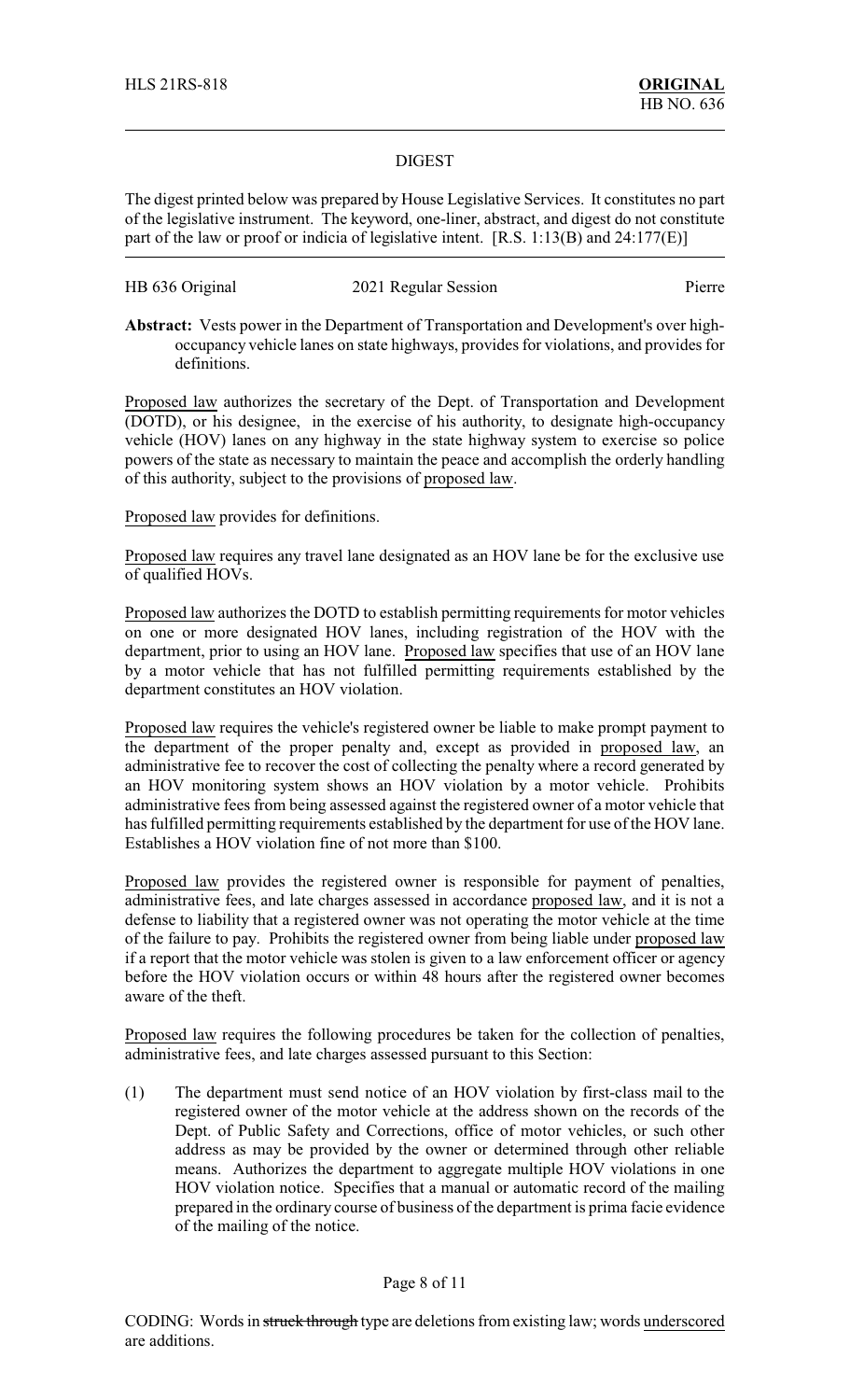- (2) The HOV violation notice must include the name and address of the person alleged to be liable as a registered owner for the HOV violation, the amount of the penalty to be paid, identifying information for the motor vehicle involved, the date and the approximate time of the HOV violation, the administrative fees due, an electronic mail address and physical or post office box mailing address to which an appeal may be sent, and such other information as the department may deem appropriate.
- (3) The violation notice must include a warning that the registered owner has to pay the penalty and administrative fees stated in the notice or appeal the HOV violation by making a request for a hearing to the department within 30 days after issuance and describe the means and content of the response for payment or appeal. Requires the HOV violation notice also include a statement notifying the registered owner that he may waive his right to a hearing by notifying the department that he is waiving this right and appealing the HOV violation by request for a written disposition. The failure of the registered owner to appeal the violation in one of the manners provided and within the delays allowed will be deemed to be an admission of liability and a waiver of available defenses.
- (4) Within 30 calendar days after the date of the issuance of the HOV violation notice, the registered owner to whom the HOV violation notice is issued must either pay the penalties and administrative fees or appeal the HOV violation as provided by proposed law.
- (5) The registered owner may, without waiving judicial review, appeal an HOV violation by notifying the department in writing, by either mail or electronic mail, that the right to a hearing is being waived and requesting a review and written disposition of the HOV violation from a department violation clerk by mail or electronic mail. Requires the appeal be signed and explain the basis for the appeal. Require the signed statement be accompanied by signed statements from witnesses, police officers, government officials, or other relevant parties or photographs, diagrams, maps, or other relevant documents submitted by the registered owner. Requires statements or materials sent to a violation clerk for review have attached to them the name, address, and electronic mail address of the registered owner as well as the number of the HOV violation notice and the date of the HOV violation. The violation clerk must, within 60 days of receipt of such material, review the material and dismiss or uphold the HOV violation and notify the registered owner of the disposition of the HOV violation in writing by mail or electronic mail. Specifies that if the appeal by request for written disposition is denied, the violation clerk must explain the reasons for the determination. The violation clerk will have the authority to waive the administrative fee, in whole or in part, for good cause shown.
- (6) A registered owner issued an HOV violation notice can make a written statement for an appeal hearing before an agent designated by the department. Requires the violation clerk, within 30 days of receipt of a request for an appeal, notify the registered owner in writing by first-class mail of the date, time, and place of the hearing. Specifies the hearing is informal, the rules of evidence will not apply, the Administrative Procedure Act will not apply, and the decision of the agent will be final, subject to judicial review. Provides for notice and requires each written appeal decision contain a statement of reasons for the decision, including a determination of each issue of fact necessary to the decision. Specifies that failure to appear at the date, time, and place specified on the hearing notice shall automatically result in denial of the appeal.
- (7) The electronic mail sent by the registered owner to the address provided in HOV violation notice will be presumptive evidence of the receipt by the department. Specifies that electronic mail sent by the department to the address provided by the registered owner will be presumptive evidence of receipt by the registered owner.

Proposed law specifies that failure to comply with the requirements of proposed law will result in late charges or sanction, or both, against the registered owner. Authorizes the Department to assess the following penalties for late payment, for failure to pay, or for otherwise failing to respond against the registered owner:

#### Page 9 of 11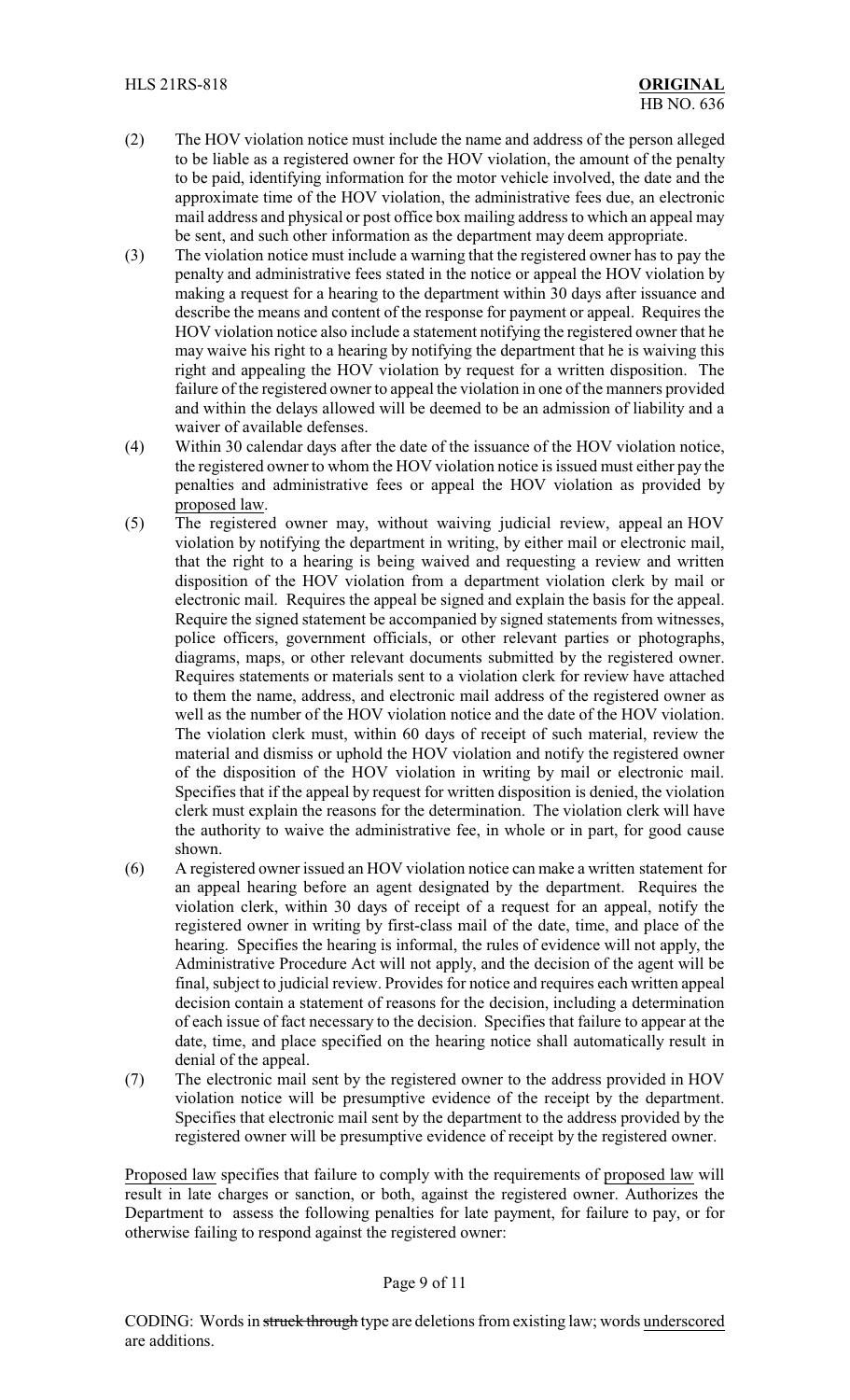- (1) A registered owner who fails to respond to an HOV violation notice as provided in proposed law within 30 calendar days after the date of the issuance of the HOV violation notice may incur a late charge. Specifies that a registered owner who fails to respond to an HOV violation notice within 60 calendar days after the date of issuance of the violation notice will not be able to renew his driver's license of the registration of the vehicle until all maters regarding the alleged HOV violation are disposed of in accordance with law. Requires the violation clerk notify the registered owner by the first-class mail of this delinquency and consequences thereof.
- (2) A registered owner who fails to respond to an HOV violation notice as provided in proposed law within 60 calendar days after the date of the issuance of the violation notice will be prohibited from renewing his driver's license. Requires the violation clerk notify the office of motor vehicles of this delinquency. Upon notice from a violation clerk, requires the office of motor vehicles to place the matter on record and not renew the driver's license of the registered owner or the registration of the vehicle until after notice from the violation clerk that the matters have been disposed of in accordance with proposed law.
- (3) After notice to the office of motor vehicles or a 30 day or 60 day violation, the department will not be required to send notices of delinquency to registered owners with 10 or more violations, but penalties and administrative fees will continue to accumulate.

Proposed law authorizes the department to pursue civil action as it deems appropriate to collect the penalties and the administrative fees assessed in the HOV violation notice as well as subsequent late charges assessed in accordance with this Section.

Proposed law requires a video recording, photograph, or other electronic data produced by an HOV monitoring system be admissible in a proceeding to collect a penalty, administrative fee, or other charge of the department of an HOV violation.

Proposed law provides an original or facsimile of a certificate, sworn to or affirmed by an agent of the department that states that an HOV violation has occurred and states that it is based upon a personal inspection of a video recording, photograph, or other electronic data produced by an HOV monitoring system, as defined in proposed law, is prima facie evidence of the facts contained in the certificate.

Proposed law provides any other provision of present law to the contrary, a video recording, photograph, or other electronic data prepared for enforcement of HOV lane requirements is for the exclusive use of the department in the discharge of its duties under proposed law.

Proposed law requires the department from time to time designate one or more violation clerks and agents to perform the functions specified in proposed law at the discretion of the department and for an time period as the department deems necessary. Requires the department supervise and coordinate the processing of a HOV violation notices in accordance with proposed law. Authorizes the department to hire or designate such personnel and organize such sections as the department deems necessary, or contract for such services, in order to carry out the provisions in proposed law. Requires hearing agents and violation clerks have the authority to waive penalties, administrative fees, and late fees, in whole or in part, in accordance with standards established by the department.

Proposed law provides the provisions of proposed law are intended to supplement the laws governing motor vehicles and traffic regulation appearing in present law (Title 32), and requires nothing contained in proposed law be construed as precluding any police officer from enforcing these laws within a designated HOV lane. Prohibits the department from implementing any enforcement action pursuant to proposed law if a police officer issues a citation to the operator of a motor vehicle for a violation occurring within a HOV lane.

Effective upon signature of the governor.